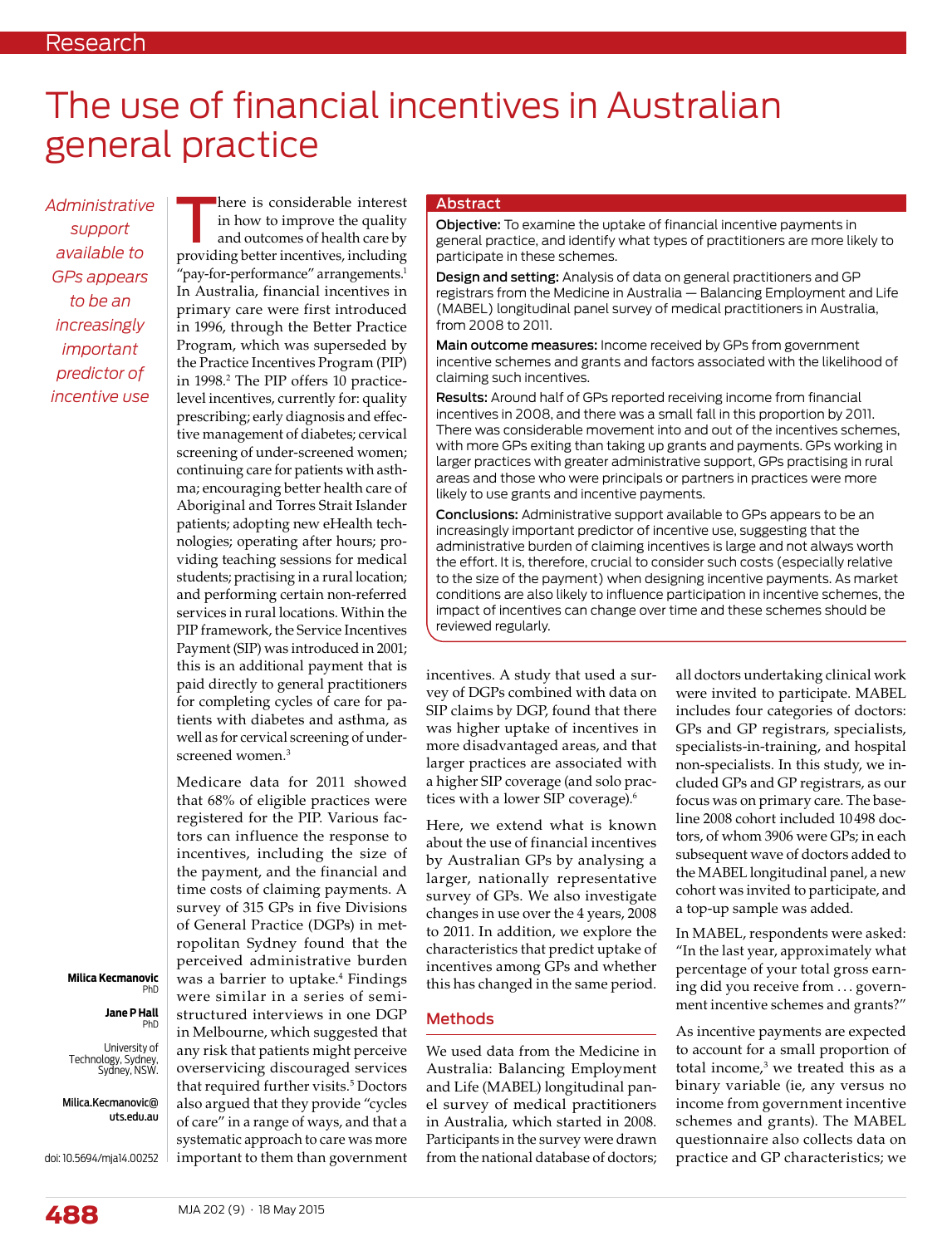### 1 Transitions in the proportion of doctors receiving payments from government incentive schemes and grants, 2008–2011

|                                                                 | Year 1/Year 2 |           |           |           |
|-----------------------------------------------------------------|---------------|-----------|-----------|-----------|
| Payments                                                        | 2008/2009     | 2009/2010 | 2010/2011 | 2008/2011 |
| Received payments in Year 1                                     | 47.7%         | 43.8%     | 44.0%     | $43.8\%*$ |
| Received payments in Year 1, did not participate in Year 2      | 38.4%         | 34.5%     | 34.7%     | 41.1%     |
| Did not participate in Year 1, received payments in Year 2      | 27.5%         | 25.2%     | 26.0%     | 29.4%     |
| Changes in participation as a percentage of total participation | 32.7%         | 29.2%     | 29.9%     | 35.0%     |
| * Received payments in 2011. ♦                                  |               |           |           |           |

used the variables that indicate the practice size (the number of GPs and the number of administrative staff in the practice), the GP's business relationship with the practice, the geographic location of the practice and the sex of the GP.

First, we established the trend in the use of incentive payments, and disaggregated this to show entry to and exit from receiving incentive payment income. To describe the factors that influence incentive use by GPs, we estimated a probit regression model with incentive use as the outcome variable and a number of practice- and GP-level explanatory variables (eg, practice size, relationship with practice, location). We used multivariate methods to control for these multiple factors simultaneously in determining what influences incentive use by GPs. We derived average marginal effects to estimate the difference in probability that a GP with a specific characteristic (eg, inner regional practice location) will participate in the incentive scheme compared with the reference characteristic (city location). We estimated the model in each of the 4 years of the survey, 2008–2011, to determine whether these changed over time. Analyses were conducted with Stata, version 12.0 (StataCorp).

The study was part of a research program approved by the University of Technology Sydney Human Research Ethics Committee (UTS HREC REF NO. 2009-143P).

## Results

Almost all GPs (90%) reported receiving 10% or less of their income from government incentive and grant schemes. Around half (47%) reported receiving some incentive or grant income in 2008, and this number fell to 43% by 2011, with most of the decline occurring between 2008 and 2009. This small change does not tell us about stability in the individuals participating in these schemes. Box 1 shows the transitions in participation in grant and incentive programs for each 2-year period. Overall, around a third of doctors changed their participation in any year, but as the rate of exit from the schemes was higher than the rate of entry, overall participation fell.

Box 2 shows the results of the regression models for each of the years. Overall, there was little change in which characteristics were significant from year to year, so we focus here on 2008 and 2011. GPs working in larger practices, particularly those with more than 10 GPs, were more likely to be using incentives. Doctors working in such practices (relative to those in solo practice) were 13.6% (95% CI, 6.9%–20.3%) and 10.8% (95% CI, 3.4%–18.2%) more likely to use incentive schemes in 2008 and 2011, respectively. The number of administrative staff in the practice was another indication of practice size. In 2008, GPs working in a practice with more than 10 administrative staff (relative to practices with no administrative staff) were 10.8% (95% CI, − 0.4%–22.0%) more likely to use incentive schemes. In 2011, this effect was much larger and statistically more significant at 27.1% (95% CI, 15.8%–38.4%) more likely to use incentive schemes.

The GP's relationship with the practice was also significant. Compared with associates, principals and partners were more likely, and salaried

employees, contracted employees and locums were all less likely to be using incentive schemes.

By far the largest predictor of incentive scheme use was the location of the GP's practice. Relative to GPs in city practices, those in inner regional practices were 20.2% (95% CI, 16.6%–23.7%) and 22.2% (95% CI, 18.6%–25.7%) more likely to be using incentives in 2008 and 2011, respectively. This effect was even larger for GPs in outer regional practices, who (relative to GPs in city practices) were 33.6% (95% CI, 29.4%–37.7%) more likely to use incentive schemes in 2008 and 37.2% (95% CI, 33.2%–41.2%) more likely to do so in 2011. Finally, the sex of GPs does not appear to be a significant predictor of incentive use.

## **Discussion**

Financial incentives other than Medicare Benefits Schedule-based fees for service were first introduced in Australia in 1996. Although the program has undergone many changes since its inception, it has been stable since 2006. Our results confirm previous findings that the proportion of income derived from incentive schemes and grants in Australian primary care has not been large.3 In the MABEL longitudinal sample, less than half of the GPs received any income from incentives in 2008 and, 3 years later, this proportion had decreased by several percentage points. This is consistent with the observed fall in PIP payments<sup>3</sup> although we acknowledge that these are paid to practices while our data show use of incentive and grant schemes by individual GPs. More in-depth analysis of changes across the 4 years of our study shows a more surprising trend — that there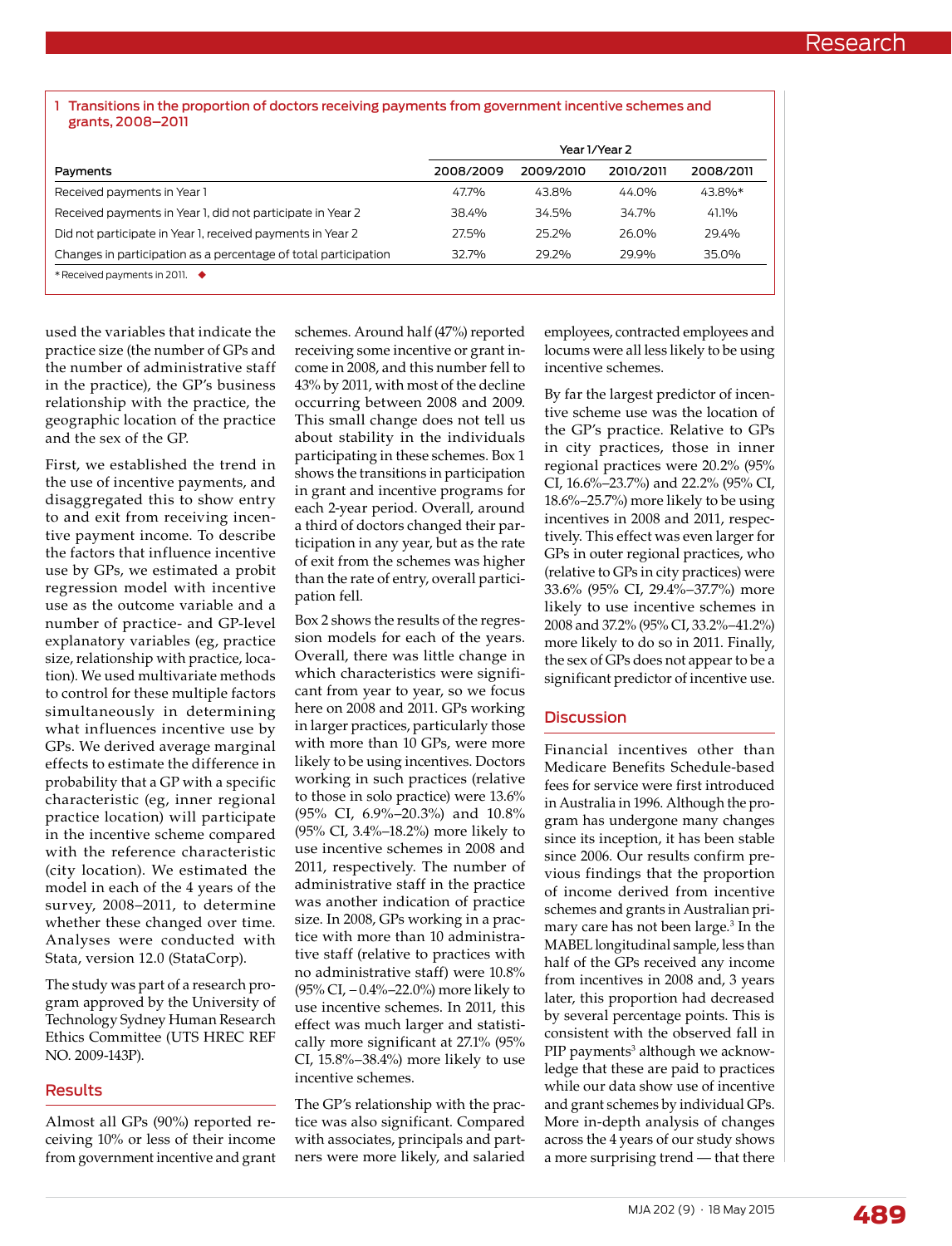|                                                        |                                   |                                   | Year                              |                                   |  |
|--------------------------------------------------------|-----------------------------------|-----------------------------------|-----------------------------------|-----------------------------------|--|
| <b>Factors</b>                                         | 2008                              | 2009                              | 2010                              | 2011                              |  |
| Total observations                                     | 3906                              | 3662                              | 3664                              | 3436                              |  |
| No. of GPs in practice (reference, 1)                  |                                   |                                   |                                   |                                   |  |
| $2 - 5$                                                | $0.061*$ (SE, 0.028;              | 0.079 <sup>t</sup> (SE, 0.030:    | 0.096 <sup>†</sup> (SE, 0.032;    | $0.086$ <sup>†</sup> (SE, 0.032;  |  |
|                                                        | 95% CI, 0.006 to 0.116)           | 95% CI, 0.020 to 0.138)           | 95% CI, 0.033 to 0.159)           | 95% CI, 0.023 to 0.150)           |  |
| $6 - 10$                                               | $0.083$ <sup>†</sup> (SE, 0.030;  | 0.038 (SE, 0.033;                 | $0.088*$ (SE, 0.034;              | 0.053 (SE, 0.034;                 |  |
|                                                        | 95% CI, 0.024 to 0.142)           | 95% CI, - 0.026 to 0.102)         | 95% CI, 0.020 to 0.155)           | 95% CI, - 0.014 to 0.121)         |  |
| >10                                                    | 0.136 <sup>†</sup> (SE, 0.034;    | 0.067 (SE, 0.037;                 | $0.093*$ (SE, 0.038;              | $0.108$ <sup>†</sup> (SE, 0.038;  |  |
|                                                        | 95% CI, 0.069 to 0.203)           | 95% Cl, - 0.005 to 0.138)         | 95% CI, 0.019 to 0.166)           | 95% CI, 0.034 to 0.182)           |  |
| No. of administrative staff in practice (reference, 0) |                                   |                                   |                                   |                                   |  |
| $1 - 5$                                                | $0.062$ (SE, $0.053$ ;            | 0.044 (SE, 0.058;                 | 0.042 (SE, 0.058;                 | 0.086 (SE, 0.053;                 |  |
|                                                        | 95% CI, - 0.042 to 0.165)         | 95% CI, - 0.069 to 0.157)         | 95% CI, - 0.073 to 0.156)         | 95% Cl. - 0.018 to 0.191)         |  |
| $6 - 10$                                               | 0.052 (SE, 0.056:                 | 0.066 (SE, 0.060;                 | $0.064$ (SE, $0.061$ ;            | $0.121*$ (SE, 0.056;              |  |
|                                                        | 95% Cl, - 0.057 to 0.162)         | 95% CI, - 0.053 to 0.184)         | 95% CI, - 0.055 to 0.184)         | 95% CI, 0.012 to 0.231)           |  |
| >10                                                    | 0.108 (SE, 0.057;                 | $0.144*$ (SE, 0.062;              | $0.157*$ (SE, 0.063;              | 0.271 <sup>t</sup> (SE, 0.058;    |  |
|                                                        | 95% Cl, - 0.004 to 0.220)         | 95% CI, 0.021 to 0.266)           | 95% CI, 0.035 to 0.280)           | 95% CI, 0.158 to 0.384)           |  |
| GP's relationship with practice (reference, associate) |                                   |                                   |                                   |                                   |  |
| Principal or partner                                   | $0.099†$ (SE, 0.023;              | $0.058*$ (SE, 0.023;              | 0.029 (SE, 0.024;                 | $-0.015$ (SE, 0.025;              |  |
|                                                        | 95% CI, 0.054 to 0.144)           | 95% CI, 0.012 to 0.103)           | 95% CI, - 0.018 to 0.075)         | 95% Cl, - 0.064 to 0.034)         |  |
| Salaried employee                                      | $-0.109$ <sup>t</sup> (SE, 0.032: | $-0.164$ <sup>†</sup> (SE, 0.031; | $-0.206$ <sup>†</sup> (SE, 0.030; | $-0.192$ <sup>†</sup> (SE, 0.031; |  |
|                                                        | 95% CI, - 0.171 to - 0.047)       | 95% Cl, - 0.225 to - 0.103)       | 95% Cl, - 0.265 to - 0.147)       | 95% CI, - 0.254 to - 0.131)       |  |
| Contracted employee                                    | $-0.142$ <sup>†</sup> (SE, 0.022; | $-0.188$ <sup>†</sup> (SE, 0.020; | $-0.243$ <sup>†</sup> (SE, 0.020; | $-0.216$ <sup>†</sup> (SE, 0.021; |  |
|                                                        | 95% CI, - 0.184 to - 0.099)       | 95% CI, - 0.228 to - 0.148)       | 95% CI, - 0.282 to - 0.203)       | 95% CI, - 0.257 to - 0.174)       |  |
| Locum                                                  | $-0.132*(SE, 0.053)$              | $-0.215$ <sup>†</sup> (SE, 0.059; | $-0.277$ <sup>†</sup> (SE, 0.055; | $-0.147$ <sup>†</sup> (SE, 0.057; |  |
|                                                        | 95% CI, - 0.236 to - 0.027)       | 95% CI, - 0.330 to - 0.100)       | 95% Cl, - 0.385 to - 0.168)       | 95% Cl, - 0.258 to - 0.036)       |  |
| Practice location (reference, city)                    |                                   |                                   |                                   |                                   |  |
| Inner regional                                         | 0.202 <sup>†</sup> (SE, 0.018;    | 0.228 <sup>t</sup> (SE, 0.018;    | $0.161$ <sup>†</sup> (SE, 0.018;  | 0.222 <sup>†</sup> (SE, 0.018;    |  |
|                                                        | 95% CI, 0.166 to 0.237)           | 95% CI, 0.194 to 0.263)           | 95% CI, 0.125 to 0.196)           | 95% CI, 0.186 to 0.257)           |  |
| Outer regional                                         | $0.336$ <sup>†</sup> (SE, 0.021;  | $0.288^{\dagger}$ (SE, 0.021;     | $0.288†$ (SE, 0.020;              | $0.372^{\dagger}$ (SE, 0.020;     |  |
|                                                        | 95% CI, 0.294 to 0.377)           | 95% CI, 0.247 to 0.329)           | 95% CI, 0.247 to 0.328)           | 95% CI, 0.332 to 0.412)           |  |
| Sex of GP (reference, female)                          |                                   |                                   |                                   |                                   |  |
| Male                                                   | 0.007 (SE, 0.016;                 | $0.015$ (SE, $0.016$ ;            | 0.005 (SE, 0.016;                 | 0.015 (SE, 0.016;                 |  |
|                                                        | 95% CI, - 0.024 to 0.037)         | 95% Cl, - 0.016 to - 0.046)       | 95% CI, - 0.025 to 0.036)         | 95% CI, - 0.016 to 0.047)         |  |

2 Marginal effects (standard errors and 95% confidence intervals) of factors associated with an increased likelihood of general

\* Significant at *P* ≤ 0.05. † Significant at *P* ≤ 0.01. ♦

was a high rate of turnover among GPs who used these schemes, with some starting to use them, but a larger number ceasing to do so. There have been a number of changes to grants and incentives since the introduction of the Better Practice Program in 1996. However, the most recent changes such as the Enhanced Primary Care Package, the SIPs, the increase in the GP attendance rebate to 100%, higher rebates for after-hours attendances, and new items for mental health services — had been introduced before 2008. Therefore, for the period of this study, entry and exit to the schemes would be expected to be stable.

It is not surprising that GPs' practice location was associated with incentive use, as a number of additional incentives are available for GPs in

rural areas. Two PIPs are aimed exclusively at rural practices; one for practising in a rural location and one for performing certain nonreferred services in rural locations. The effect of rural (this includes both inner and outer regional) locations did not change very much over the 4 years, which again is in line with the fact that the relevant policies have largely remained unchanged over this period, but in contrast to the retention of urban GPs.

Practice size, measured both by the number of GPs and the number of administrative staff in the practice, was a significant factor in incentive use in both 2008 and 2011. However, the effect of having more than 10 GPs in the practice diminished in magnitude from 2008 to 2011 while

the effect of having a large number of administrative staff increased about 2.5 times in this period. This is consistent with there being a large administrative burden associated with claiming incentives.

The relationship of the GP with the practice was also important. Principals were more likely to claim incentive payments, and this may be due largely to payments being made to the practice. The Australian National Audit Office estimated that about two-thirds of general practices participated in the PIP,<sup>3</sup> a somewhat larger proportion than of individual practitioners. The effects of GPs' different relationships with the practice seemed to increase in magnitude over the 4 years, but the MABEL data had no further information on the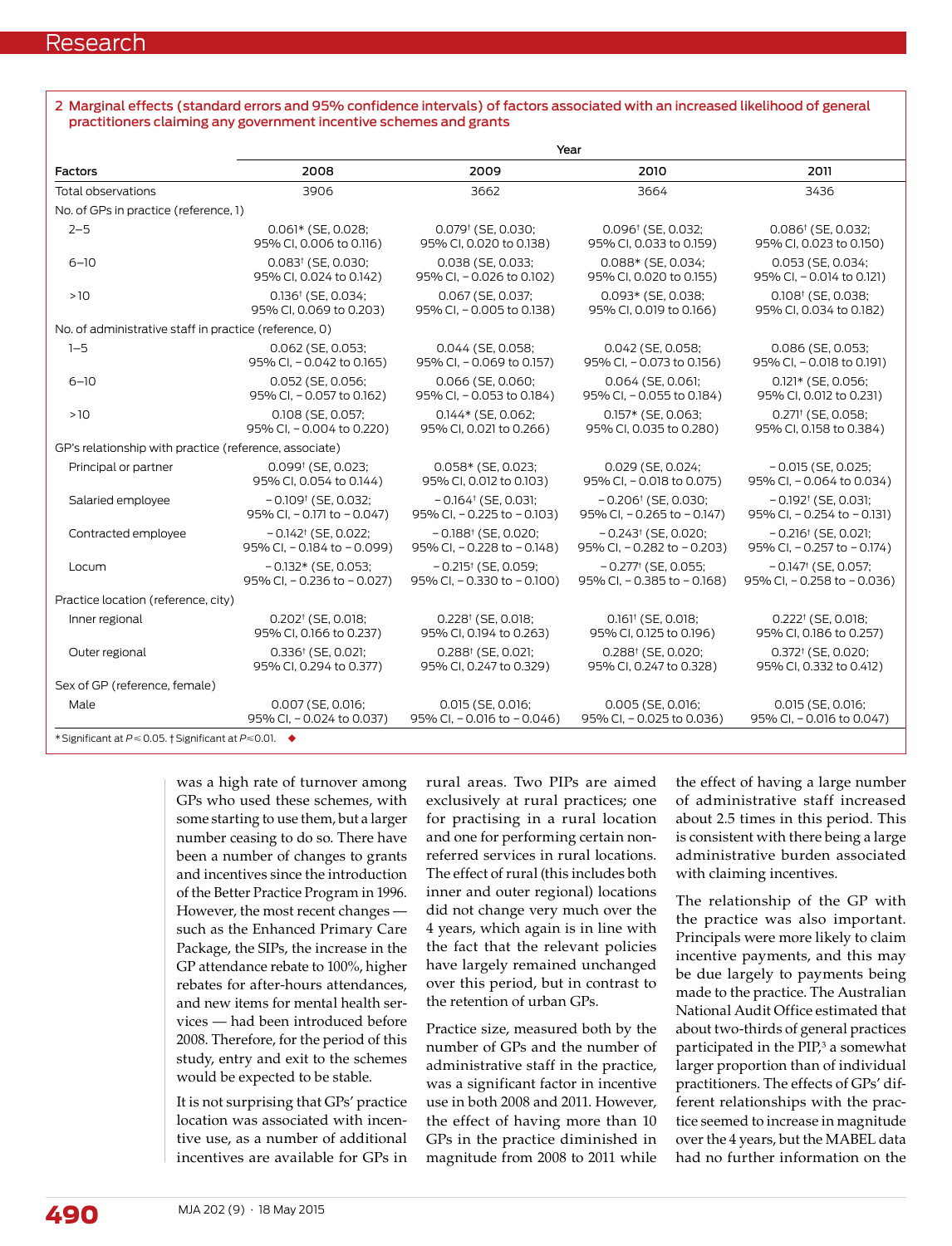conditions of contract and salaried GPs, so we were unable to explore this further. Although these GPs may claim incentives, these may be paid to the practice rather than the individual practitioners, and thus do not affect individual income.

Although the MABEL dataset covers many aspects of medical practice, there is a lack of detail on aspects of employment and income. The data simply do not distinguish different types of payments, such as PIPs, from service-related payments, such as SIPs. A major potential limitation of our study is the representativeness of the MABEL sample. Generalisability in terms of age, sex and location is ensured. However, it is much more difficult to understand and compare sizes and styles of practice (including the effects of increasing corporatisation), which are likely to be relevant in our analysis.

Nonetheless, there are several implications for continuing or extending the use of financial incentives in Australian general practice. It is important to consider the administrative cost of claiming any incentive, as well as the cost of providing the service relative to the reward. The decreasing participation of urban GPs may reflect some blunting of the incentive effects of relatively small payments, as they become less effective over time. The higher retention of rural practitioners in claiming incentives may reflect a higher reward relative to effort for rural incentives, or the characteristics of rural practice. The response to incentives depends not just on the design of the incentive, but also on other conditions, such as levels of demand for, or changes in approaches to treatment. For example, faced with increasing demand. it may involve less effort to increase the number of consultations than to claim additional payments.

This also applies to disincentives, such as reduced rebates and/or higher patient copayments. For these reasons, financial incentives should be reviewed and evaluated regularly. Finally, this and similar studies only show the use of incentives by providers. The impact on patients, their care and their health also warrants investigation in any evaluation of the role of financial incentives.

Acknowledgements: This research used data from the MABEL longitudinal survey of doctors conducted by the University of Melbourne and Monash University (the MABEL research team). Funding for MABEL comes from the National Health and Medical Research Council (Health Services Research Grant: 2008–2011; and Centre for Research Excellence in Medical Workforce Dynamics: 2012–2016) with additional support from the Department of Health (in 2008) and Health Workforce Australia (in 2013). The MABEL research team bears no responsibility for how the data has been analysed, used or summarised in this research.

Competing interests: No relevant disclosures.

Received 24 Feb 2014, accepted 17 Feb 2015.

References are available online at www.mja.com.au.